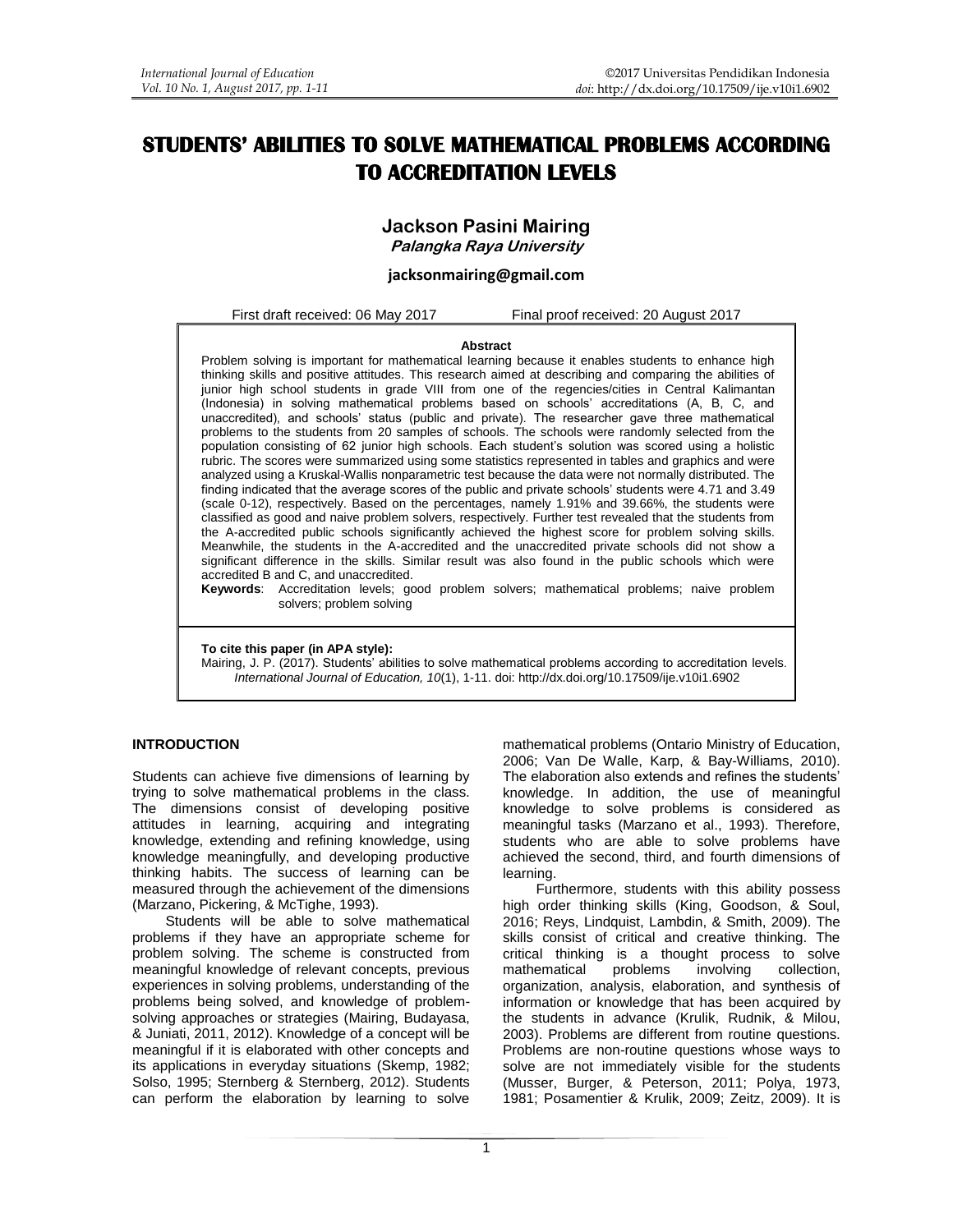called non-routine because the students can not directly use particular formulas or procedures for finding the solution. They need to collect, organize, analyze, elaborate, and synthesize information, or knowledge to devise the solution plans. It is the reason why the ways to solve the questions are not perceptible to the students right away. A model of such questions is: "determine the area of a rectangle whose circumference is 50 cm." Creative thinking is a process of thought directed to arrive at other answers or new ways to solve mathematical problems (Krulik et al., 2003; Matlin, 1994). For instance, the students are instructed to determine the other possible areas of the rectangle in the previous problems or create new solutions. Such problems are called open-ended problems (Bush & Greer, 1999). Furthermore, the critical and creative thinking are also classified as productive thinking (Marzano et al., 1993). Thus, students who are able to solve problems have achieved the fifth dimension of learning.

The ability itself is influenced by students' attitudes to solve problems (Lerch, 2004). The attitudes include motivation, persistence, unyielding, high curiosity, and confidence in unfamiliar situations (Pimta, Tayruakham, & Nuangchalerm, 2009; Zeitz, 2009). The medalists of National Science Olympiad in Mathematics, who were good problem solvers, showed the attitudes as they solved problems (Mairing et al., 2011, 2012). Furthermore, National Council of Teachers of Mathematics [NCTM] (2000) and Ontario Ministry of Education (2006) stated that students can develop the attitudes by learning to solve problems. Accordingly, the students who are able to solve problems have fulfilled the first dimension of learning.

The importance of solving mathematical problems as mentioned above is not yet appropriate to the current schools' conditions. The researcher gave a mathematical problem to 82 students of grade VIII from one of A-accredited junior high schools in one of the regencies/cities in Central Kalimantan in 2016. The result showed that the percentages of students gaining scores of 0, 1, 2, 3, and 4 (scale 0-4) were 65.85%, 24.39%, 3.66%, 2.44%, and 3.66%, respectively. The average score was .54. The students getting scores of 0 or 1, 2 or 3, and 4 could be classified as naive, routine, and good problem solvers, respectively (Muir, Beswick, & Williamson, 2008). Thus, 90.24% of the students were classified as naive problem solvers.

The result was in line with those of other research. The research result on high school students showed that average score of the students' problem solving ability was 2.16 (scale 0-4). In addition, there were 3.1% of the students classified as naive problem solvers, 96.9% of them were routine problem solvers, and none of them were good problem solvers (Mairing, 2017). The research result on elementary school students showed that their ability to solve contextual mathematical problems was very low both in performing numerical operations and in providing justification (Suharta, 2016). This research focused on describing the ability of junior high school students to solve mathematical problems. The result could be used by teachers, schools' principal, and governments to improve the students' ability.

The government should improve the conditions by increasing the ability of the students to solve mathematical problems. The ability can be enhanced if factors that influence the ability are also improved. These factors include competence of teachers, quality of mathematical learning, media and facilities of learning, and learning resources, especially books in school libraries (Ho & Hedberg, 2005; Lonsdale, 2003; Pimta et al., 2009).

Mapping out the qualities of the factors in schools is required in order to improve the students' abilities. The government has actually mapped these qualities through school accreditation. The accreditation is an assessment of schools' qualities, both public and private, conducted by the government through Badan Akreditasi Provinsi Sekolah/Madrasah or Provincial Accredited Board for Schools/Madrasah (BAP-S/M). The assessment results are in the form of levels: A (excellent), B (good), and C (fair). The accreditation intends to obtain descriptions of schools' performances as a means to develop and enhance educational quality, and to determine the extent of a school's properness in the management of educational services (*Badan Akreditasi Nasional Sekolah/Madrasah* (National Accreditation Board for Schools/Madrasah) [BAN S/M], 2010). A school is accredited if it meets specific requirements that involve having a decree of establishment or operation, having students in each grade, having school facilities, having teachers and educational staffs, having graduate students, and implementing the national curriculum. Meanwhile, the schools which do not comply with the requirements will not be accredited.

The establishment of the levels of accreditation is in accordance with the scores determined by a school accreditation instrument. The instrument assesses the quality of the eight national educational standards consisting of contents, processes, competencies of graduates, abilities of teachers and educational staffs, facilities and infrastructure of schools, schools' management, finance, and educational assessments. Schools are accredited into levels A, B, and C if the final scores are  $86-100$ , 71-85, and 56-70 respectively.

A-accredited schools must have a better education quality than the B, C accredited schools and the unaccredited. The good quality should provide positive effects on the abilities of students to solve problems. However, the preliminary research showed a contradictory fact. The contradiction raised a question of whether the school accreditation can be used to map the ability of junior high school students to solve mathematical problems.

Additionally, schools in Indonesia can be classified based on their status, which are public and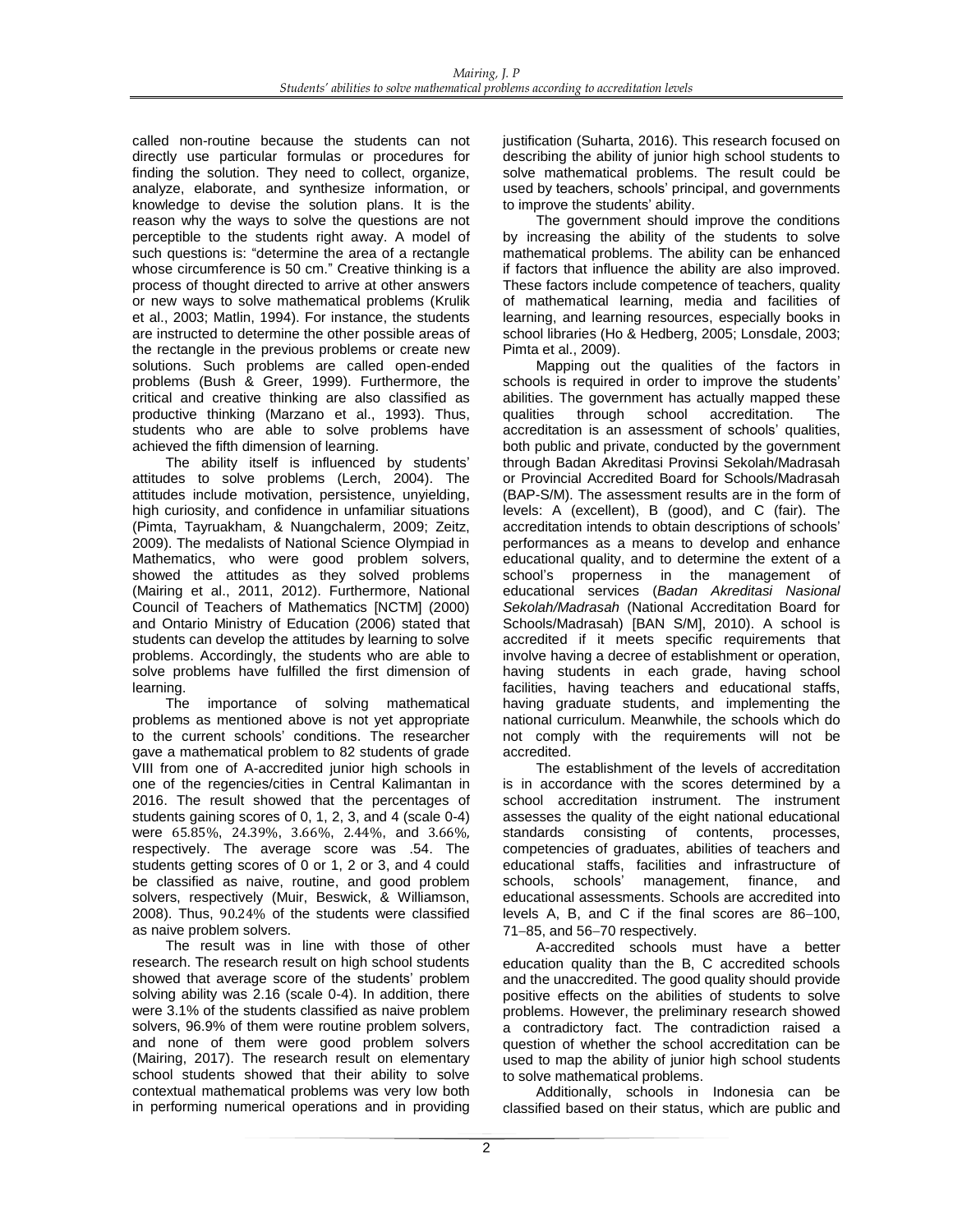private schools. Both statuses receive support of operational costs from the government. However, private schools are not fully supported by the government. A great deal of the operational costs is charged to parents in the forms of tuition and development fees. In public schools, the salaries of teachers and educational staffs and improvement in the quality of school facilities are funded by the government. Moreover, the government programs to enhance teacher competencies are aimed more to public than private schools.

As self-financed schools, some private schools charge a relative costly tuition fees. The fees are compensated for small classes, and good school facilities. It is intended to lead the students to achieve high academic achievement. However, some private schools accept students who are unaccepted in the public schools. Private schools have also become a choice for some working students because their working hours, which are mostly in the morning, are in the same time as learning hours in public schools. Such differences raise a question whether the difference of government's attention to public and private schools influences the students' ability to solve problems.

Based on the description, the researcher conducted the present research purposing to describe and compare the abilities of eighth grade junior high school students in one of the regencies or cities in Central Kalimantan to solve mathematical problems based on schools' status and accreditation levels. The schools' status is divided into public and private schools. The accreditation levels consist of A, B, Caccreditations, and unaccredited.

This research mapped the quality of schools based on the ability of the students to solve problems. The map provided a description of learning mathematics performances in junior high schools with a certain status and accreditation. The description can be used by the government, the schools' principals, and the teachers to determine and implement policies, programs, or activities to improve the quality of mathematics education. In addition, the results of this research can be applied to evaluate the appropriateness of recent accreditation instruments as a means to map the schools' quality in terms of the management of education services.

### **METHOD**

The design of this research was a  $2 \times 4$  factorial design with two independent variables which were schools' status and accreditation levels. The first variable had two levels, which were public and private schools. The second variable had four levels, which were A, B, C-accreditations, and unaccredited. The research was conducted in five stages (Cohen, Manion, & Morrison, 2007; Lodico, Spaulding, & Voegtle, 2006). The first stage was the researcher formulating research hypotheses. The hypotheses were:

$$
H_0: M_{SA} = M_{SB} = M_{SC} = M_{SN} = M_{PA} =
$$
  
\n
$$
M_{PB} = M_{PC} = M_{PN}
$$
  
\n
$$
H_1: \text{not } H_0
$$

where

| $M_{SA}$ , $M_{SB}$ , $M_{SC}$ = | The median of students'<br>scores of the A, B, and C- |
|----------------------------------|-------------------------------------------------------|
|                                  | accredited public schools,                            |
|                                  | respectively.                                         |
| $M_{PA}$ , $M_{PR}$ , $M_{PC}$ = | The median of students'                               |
|                                  | scores of the A, B, and C-                            |
|                                  | accredited private schools,                           |
|                                  | respectively.                                         |
| $M_{SN}$ , $M_{PN}$              | = The median of students'                             |
|                                  | scores of the public and                              |
|                                  | private unaccredited                                  |
|                                  | schools, respectively                                 |

In the second stage, the researcher selected some sample schools from the research population. The population was all grade VIII junior high school students in 2015/2016 academic year from one of the regencies/cities in Central Kalimantan, Indonesia. The population framework was 62 schools in the regencies/cities. The sample was selected using clustered-stratified random sampling. The result was 10 private and 10 public schools selected as the sample (Table 1). All students in the sample schools were given a research instrument by the researcher. In the third stage, the researcher developed a research instrument in the form of a test consisting of three mathematical problems. The second and third problems were performance assessments adapted from Quasar Tasks (Parke, Lane, Silver, & Magone, 2003). The problems represented two kind of problems, in which the first and the third were closed problems, and the second was open-ended problem. The closed problem is problem with one correct answer. The open-ended problem is problem with several correct answers (Bush & Greer, 1999).

|                   | <b>Status</b> | <b>Accreditations</b> |   |   | <b>Unaccre-</b> |
|-------------------|---------------|-----------------------|---|---|-----------------|
|                   |               |                       | в |   | dited           |
| <b>Population</b> | Public        | 5                     | 6 | 6 |                 |
|                   | Private       |                       | 8 |   | 16              |
| <b>Sample</b>     | <b>Public</b> | 2                     |   |   |                 |
|                   | Private       | 2                     | з |   |                 |

The three problems were in relation to the same concepts, about the area and perimeter of a rectangle. The researcher chose the concepts because the students of grade VIII had learned it since they were in the fourth grade of elementary school. Moreover, it was also one of the concepts tested in the elementary school national examination. The students had also learned the concepts in grade VII. Therefore, the students of grade VIII should have better understanding of the concepts and be able to solve the problems provided in the research instrument.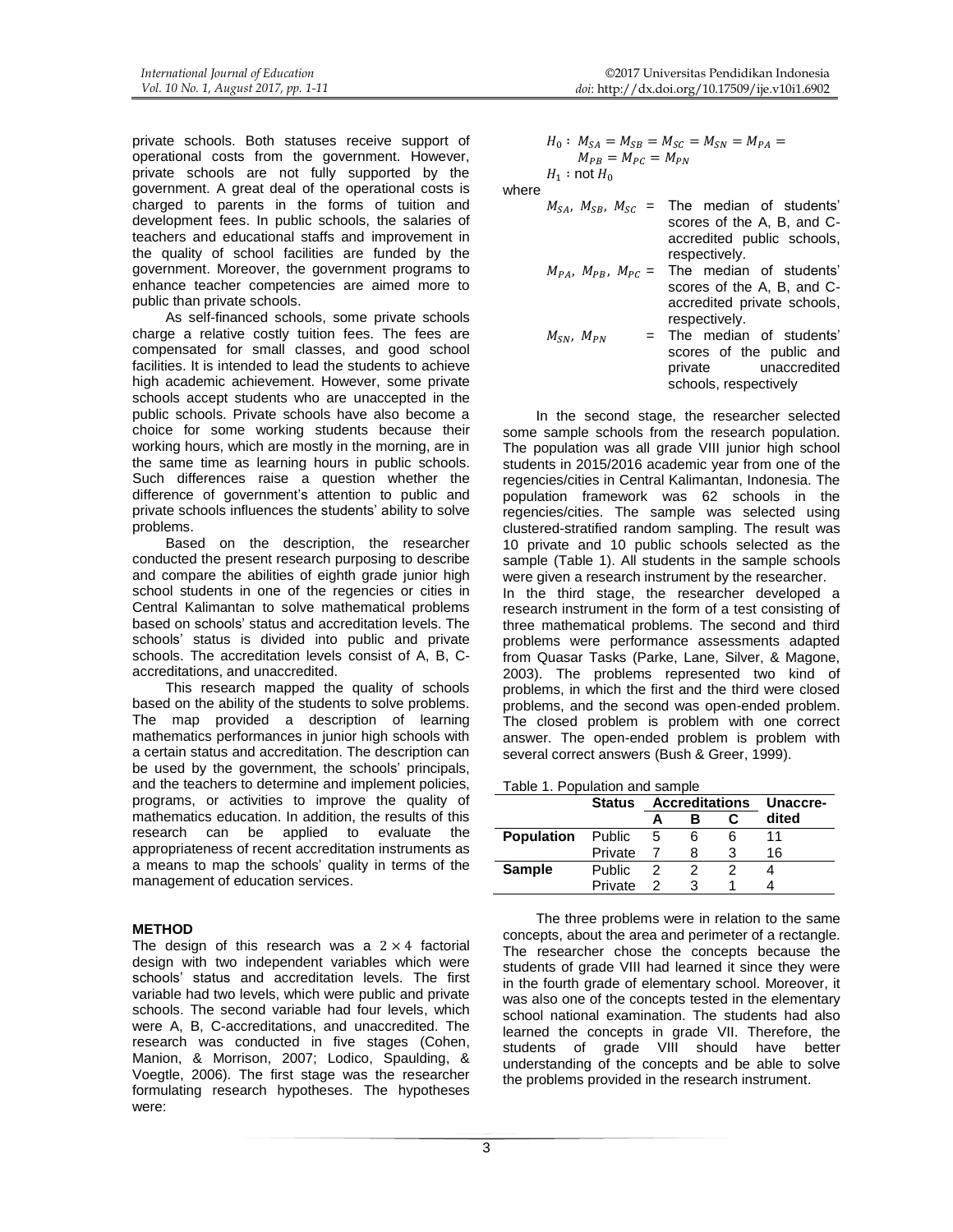## **Mathematical Problems**

1. The plane figure on the right side is formed by 5 squares with equal lengths. If the circumference of the plane is 72 cm, the area is ...



- 2. Mr. Anto has the materials to build a fence of 60 m in length. He will utilize all the materials to fence his rectangular garden.
	- (a) What are the length and width of the garden if all the materials are completely used to make the fence? Explain your answer!
	- (b) Similar to (a), is there any other possibilities for the length and width of the garden? If the answer is yes, determine the other length and width! Explain your answer
- 3. Mr. Amir wants to buy a piece of land. Mr. Pendi and Mr. Benny want to sell their land to him in the following size.



- (a) If Mr. Amir wants to buy a land with the largest area, whose land should be bought? Explain your answer!
- (b) If Mr. Amir wants to buy a land with the cheapest cost to build fences, whose land should be bought? Explain your answer!

In the fourth stage, the researcher collected data by giving the three problems to all the students from the sample schools. Each student's solution was scored using a holistic rubric of problem solving (Bush & Greer, 1999; Charles, Lester, & O'Daffer, 1997; Sa'dijah & Sukoriyanto, 2015). The maximum score of each problem was 4 (Table 2). Thus, the maximum score of each student was  $3 \times 4 = 12$ .

| <b>Score</b> | <b>Description</b>                                                                                                                                                                                                                                                                                                                                                                                                                                                                   |
|--------------|--------------------------------------------------------------------------------------------------------------------------------------------------------------------------------------------------------------------------------------------------------------------------------------------------------------------------------------------------------------------------------------------------------------------------------------------------------------------------------------|
| $\Omega$     | a. Students did not write anything on the solution sheet.<br>b. Students wrote the known and the target, but their understanding of the problems seemed to be<br>not noticeable.                                                                                                                                                                                                                                                                                                     |
| 1            | a. Students wrote the known and the target correctly; there were steps of solutions, but the ways of<br>solution were not appropriate.<br>b. Students tried to achieve sub-targets, but they did not succeed.                                                                                                                                                                                                                                                                        |
| 2            | c. Students got the answers correctly, but they gave no ways of solution.<br>a. Students used inappropriate ways of solution, and the answers were incorrect, but the solution<br>showed some understanding of the problems.<br>b. Students got the correct answers, but the ways of solution were not understandable, and<br>inappropriate.                                                                                                                                         |
| 3            | a. Students applied appropriate ways of solution, but they misunderstood or ignored some parts or<br>some conditions of the problems.<br>b. Students used appropriate ways of solution, but they answered the problems incorrectly without<br>explanation, or they did not write answers.<br>c. Students wrote the correct answers, and gave some evidences indicating that the students applied<br>appropriate ways of solution, but the implementation was not completely correct. |
| 4            | a. Students used appropriate ways of solution, implemented it correctly, and wrote the correct<br>answers.<br>b. Students used appropriate ways of solution; the answers were correct, but there were few                                                                                                                                                                                                                                                                            |
|              | miscalculations.<br>the result of a Kolmogorov-Smirnov normality test                                                                                                                                                                                                                                                                                                                                                                                                                |

The fifth stage was analyzing the data and drawing conclusions. The students' scores were represented using tables and diagrams, and were summarized using specific statistics. The purpose is to provide some descriptions dealing with the problem solving abilities of junior high school students of grade VIII in one of the regencies/cities in Central Kalimantan. Furthermore, the researcher employed a Kruskal-Wallis test to draw conclusions about the hypotheses. The researcher used the test because

the result of a Kolmogorov-Smirnov normality test showed that the data were not normally distributed. Additionally, all assumptions of the test were met since the samples were randomly selected and independent, and the scale of scores was ordinal (Daniel, 1989; Kadir, 2010). If the result of the test showed the data support to reject  $H_0$ , the researcher would conduct a further test. The intention was to determine which levels of accreditation have the highest students' scores and show significant differences.

#### Table 2. The holistic rubric of problem solving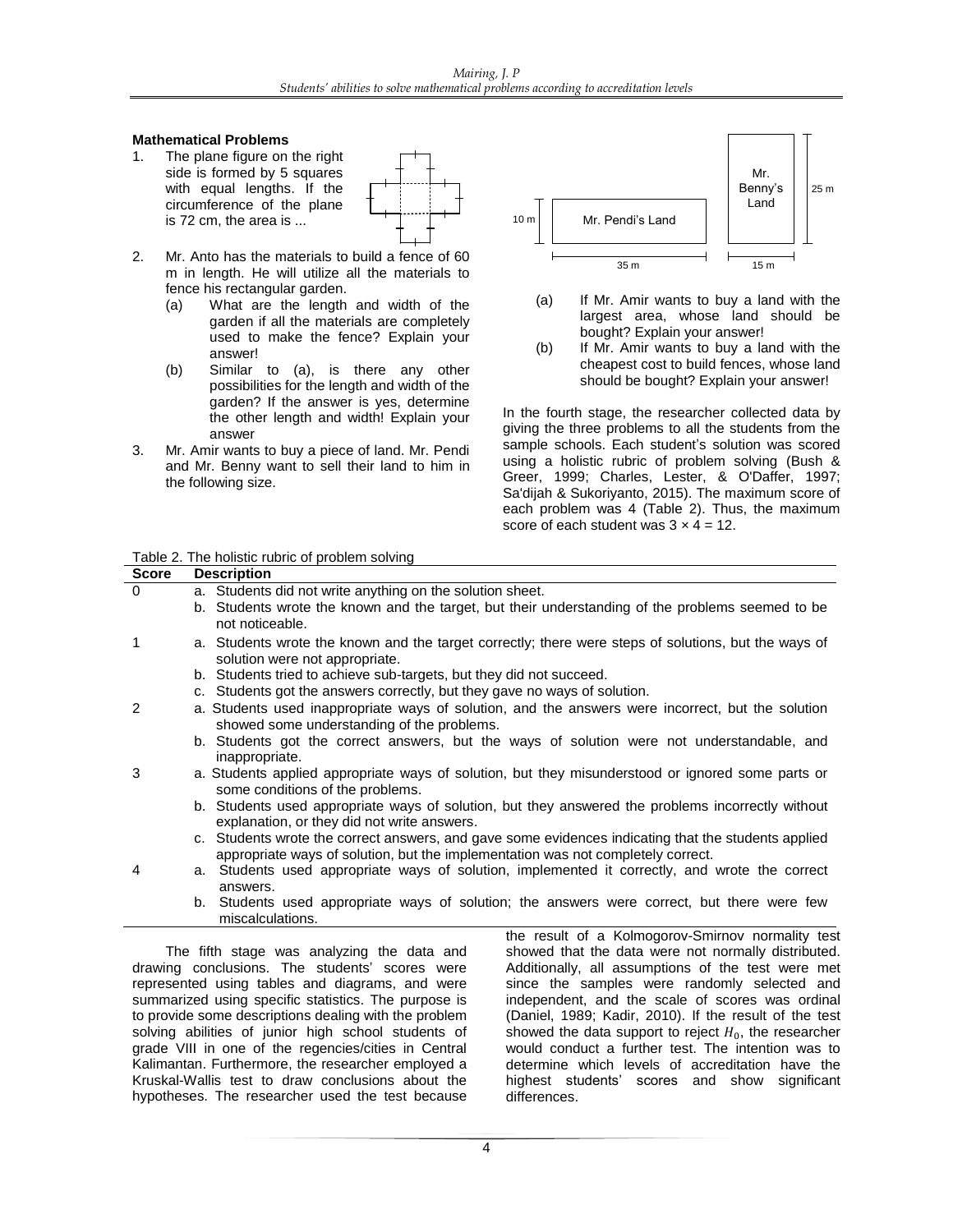#### **RESULTS**

The researcher gave the three problems to all eighth grade students in the 20 sample junior high schools. Each student's solution was scored using the holistic rubric (scale 0–4). There were three problems, so the maximum score for each student was  $3 \times 4 = 12$ . The result showed that the average scores of the students' problem solving ability was 4.29; it was less than the maximum score (Table 3). This was because the average percentage of students receiving scores of 0 or 1, and 4 in each problem was 69% and 12% respectively (Table 4).

|  | Table 3. Summary of scores |  |
|--|----------------------------|--|
|--|----------------------------|--|

|                 |         |      | <b>Accreditations</b> |      | Unacc-<br>redited | All<br>Stu- |  |
|-----------------|---------|------|-----------------------|------|-------------------|-------------|--|
|                 |         |      | в                     | C    |                   | dents       |  |
| Public          | Average | 5.24 | 2.29                  | 3.31 | 2.10              | 4.71        |  |
|                 | Median  | 5    | 2                     | 3    | 2                 |             |  |
| Private         | Average | 3.09 | 3.13                  | 1.93 | 4.17              | 3.49        |  |
|                 | Median  | 3    | 3                     |      |                   | 3           |  |
| All             | Average | 5.01 | 2.96                  | 3.07 | 3.72              | 4.29        |  |
| <b>Students</b> | Median  | 5    | 3                     | 3    | 3                 |             |  |
|                 |         |      |                       |      |                   |             |  |

The students' can be classified as naive, routine, and good problem solvers based on their ability to solve problems. The government, the school boards, and the teachers certainly expect that their students can be classified as good problem solvers who got score 4 for each problem. The results of this research indicated that the percentage of good problem solvers was 1.91%. The good problem solvers were not even found in the public schools of B, C-accreditations and unaccredited, and in the private schools of A, B, and C-accreditations. Furthermore, the good problem solvers were only found in the public schools of A-accreditation in the percentage of 3.52%, and in the unaccredited private schools with a percentage of . 69% (Table 5). However, there were some students receiving scores of 4 at the first, the second, or the third problem, but they did not get a score of 4 for all problems. The percentages of those students in the public and the private schools were 15.5% and 5.6%, respectively (Table 4).

Table 4. The number of students' score in percentage

| <b>School</b> | <b>Score</b> | <b>Problems</b> |              |      | Average |
|---------------|--------------|-----------------|--------------|------|---------|
| <b>Status</b> |              | 1               | $\mathbf{2}$ | 3    |         |
| Public        | 0            | 15.5            | 27.7         | 18.7 | 20.6    |
|               | 1            | 54.9            | 49.2         | 26.4 | 43.5    |
|               | 2            | 2.8             | 6.1          | 19.5 | 9.5     |
|               | 3            | 5.7             | 3.1          | 24   | 10.9    |
|               | 4            | 21.1            | 13.9         | 11.4 | 15.5    |
|               |              |                 |              |      |         |
| Private       | 0            | 19.7            | 26.8         | 15.8 | 20.8    |
|               | 1            | 71              | 61.5         | 39.1 | 57.2    |
|               | 2            | 4.1             | 2.2          | 31.4 | 12.6    |
|               |              |                 |              |      |         |

| <b>School</b>   | <b>Score</b> | <b>Problems</b> |              | Average |      |
|-----------------|--------------|-----------------|--------------|---------|------|
| <b>Status</b>   |              | 1               | $\mathbf{2}$ | 3       |      |
|                 | 3            | 2.5             | 3.8          | 5.5     | 3.9  |
|                 | 4            | 2.7             | 5.7          | 8.2     | 5.6  |
| All             | 0            | 17              | 27.4         | 17.7    | 20.7 |
| <b>Students</b> | 1            | 60.5            | 53.5         | 30.8    | 48.3 |
|                 | 2            | 3.2             | 4.8          | 23.6    | 10.5 |
|                 | 3            | 4.6             | 3.3          | 17.5    | 8.5  |
|                 | 4            | 14.7            | 11.1         | 10.3    | 12   |

|         | Table 5. The percentage of 4-scored students in each |  |
|---------|------------------------------------------------------|--|
| problem |                                                      |  |

| ייישועו<br><b>School</b> | <b>Accreditations</b> |   |   | Unaccre- | All             |
|--------------------------|-----------------------|---|---|----------|-----------------|
| <b>Status</b>            |                       | в | c | dited    | <b>Students</b> |
| Public                   | 3.52                  |   |   |          | 2.78            |
| Private                  | O                     |   |   | . 69     | .27             |
| All                      | 3.14                  | U |   | . 54     | 1.91            |
| <b>Students</b>          |                       |   |   |          |                 |

The government, the school boards, and the teachers need to improve the ability of students receiving scores of 0 or 1. The percentages of those students for the first and the third problems (closed problems) were 77.5% and 48.5%, respectively. The percentage for the second problem (open-ended problem) was 80.9%. Furhtermore, there were some students receiving scores of 0 or 1 for the first, second, or third problem, but they did not get a score of 4 for all problems. The percentages of those students in the public and the private schools were 64.1% and 78%, respectively (Table 4). In general, the percentage of students receiving a score of 0 or 1 for each problem (the naive problem solvers) was 39.66%. The naive problem solvers were found more in the C-accredited private schools and the unaccredited public schools with percentages of 92.86% and 70.73%, respectively (Table 6).

Furthermore, the research result indicated that the highest average was found in the A-accredited public schools. This result was also shown by the center line of boxplot of students' scores which was the highest among all schools (Figure 1). The good problem solvers were mostly found in the public schools with A-accreditation. On the contrary, the naive problem solvers were the least found in those schools. Therefore, the students of the A-accredited public schools had the highest ability to solve problems among the other schools descriptively. Meanwhile, the students of the C-accredited private schools had the lowest average of the scores among the other schools. There were no good problem solvers in the schools. Furthermore, the naive problem solvers were mostly found in those schools. The data indicated that there were differences in the students' ability to solve problems between the A-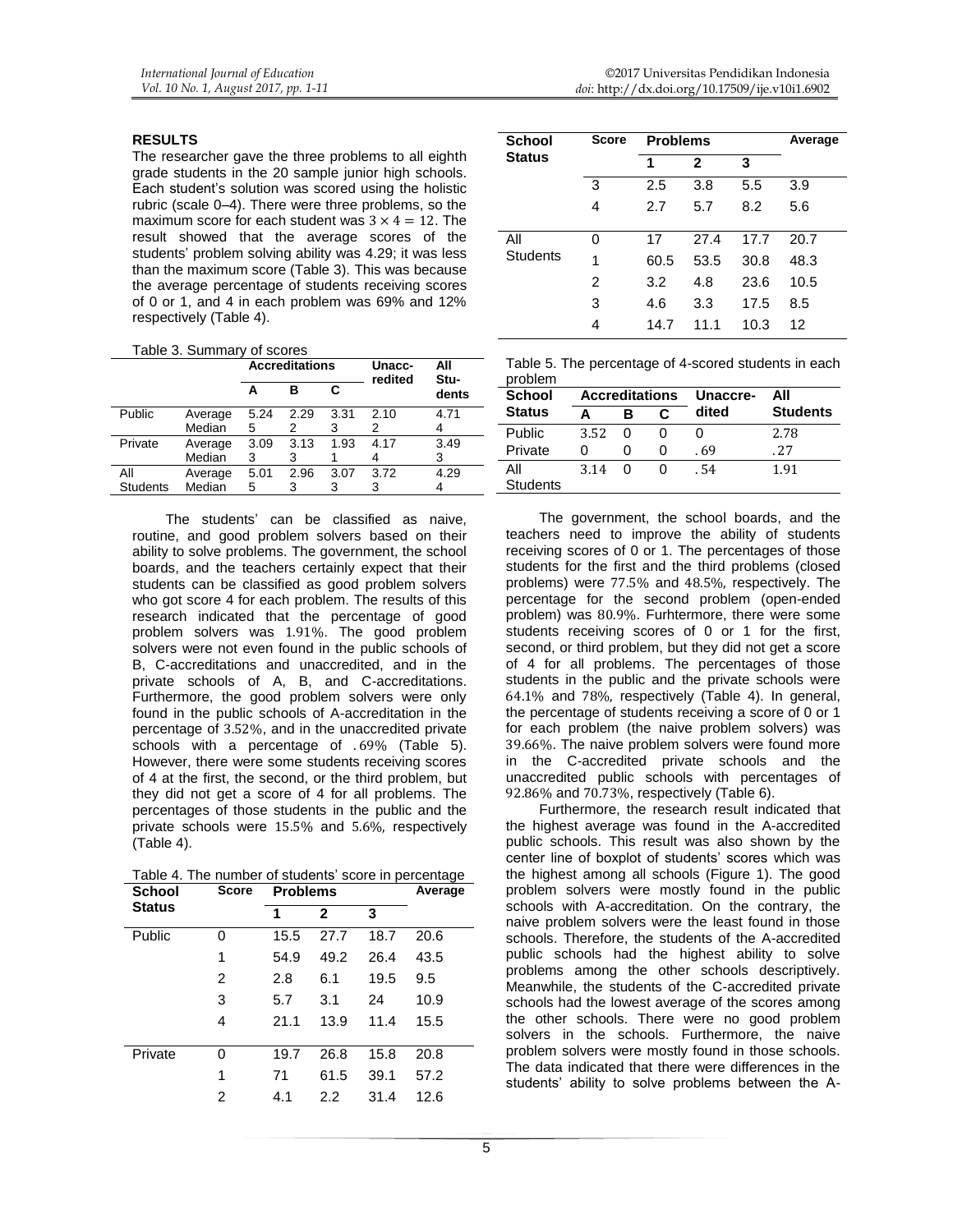accredited public schools and the C accredited private schools descriptively.

The significance of the score difference was analyzed using the nonparametric test, Kruskal-Wallis. The researcher used the kind of test since the data were not normally distributed. The Kolmogorov-Smirnov test was conducted by using Minitab 16.2.1. The result was  $p -$  value  $< .01 < .05 = \alpha$ . In addition, all assumptions of the test were met. The assumption was the data drawn by using the proportional clustered-stratified random sampling, the sample schools, were independent since the selection of a school as sample was not influenced by the other schools, and the scale of the total score was interval.

Table 6. Percentages of 0 or 1-scored students for each problem

| School          |       | <b>Accreditations</b> |       | Unaccre- | All             |  |
|-----------------|-------|-----------------------|-------|----------|-----------------|--|
| <b>Status</b>   | A     | R                     | C     | dited    | <b>Students</b> |  |
| Public          | 27 Q4 | 68.57                 | 52.24 | 70.73    | 34.26           |  |
| Private         | 52.31 | 51.41                 | 92.86 | 42 76    | 4.73            |  |
| All<br>Students | 29.75 | .54 R                 | 59.26 | 48.92    | 39.66           |  |



*Figure 1*. Boxplot of scores based on the schools' status and level of accreditations

The Kruskal-Wallis test result using Minitab 16.2.1 was as follows.

| Status*              | N     | <b>Median</b> | Ave   | 7       |
|----------------------|-------|---------------|-------|---------|
| <b>Accreditation</b> |       |               | Rank  |         |
| Private*A            | 65    | 3             | 402.6 | $-3.36$ |
| Private*B            | 142   | 3             | 399.5 | $-5.31$ |
| Private*C            | 14    | 1             | 239   | $-3.56$ |
| Private*             | 145   | 4             | 523.8 | $-.05$  |
| Unaccredited         |       |               |       |         |
| Public*A             | 540   | 5             | 625.8 | 11.1    |
| Public *B            | 35    | 2             | 309.5 | $-4.28$ |
| Public *C            | 67    | 3             | 418.6 | $-2.97$ |
| Public*              | 41    | 2             | 285.3 | $-5.17$ |
| Unaccredited         |       |               |       |         |
| Overall              | 1.049 |               | 525   |         |
|                      |       |               |       |         |

 $H = 158.92$  DF = 7 P = 0

 $H = 161.3$  DF = 7 **P = 0** (adjusted for ties) The conclusion of the test, at least one of the scores, was significantly different from the others ( $p$ value =  $0 < .05 = \alpha$ ).

The researcher conducted more tests to determine which scores were significantly different. The result indicated that the students' scores from the A-accredited public schools were the highest and were significantly different from those of the other schools, both public and private ones, with  $\alpha = 5\%$ . Conversely, the lowest scores were in the Caccredited private school, but the scores were not significantly different from the A, B-accredited private schools, and the B, C-accredited and unaccredited public schools (Table 8).

Moreover, the result indicated that the students' scores from the public schools were not always significantly higher than those of the private ones (Figure 2 and Table 8). In A-accredited public schools, the students' scores of were higher than those of the private ones. Conversely, in unaccredited private schools, the students' scores were higher than those of the public ones. In B and C-accredited schools, the scores were not significantly different between the public and the private schools.

According to the data, the results also indicated that the students' scores of A-accredited schools were not always significantly higher than the students' scores of B, C-accredited, and unaccredited schools. In the public schools, the condition was supported by the research data, but in the private schools, the students' scores of A-accredited school were not significantly different from B, C-accredited, and unaccredited schools (Table 8).

The students' scores of A-accredited public schools were significantly higher than those of the unaccredited ones. On the contrary, there were no differences in the private schools. This condition occurred because there were some students who were outliers in two of the four samples of unaccredited private schools (the sign \* in the boxplot on Figure 1). The score became outlier if the student's score ranged from 9 to 12. The score was higher than the average students' score of the unaccredited private schools at the level of 4.17. The percentages of the students who became outliers in the two schools were 33.3% and 50%. Those students made the average scores in both schools at the level of 6.13 and 7.33, which were higher than the average scores in the A-accredited public schools. This condition occured because both schools had ideal numbers of students in a class, which were 6 and 7. In addition, both schools were facilitated by good learning facilities and learning process.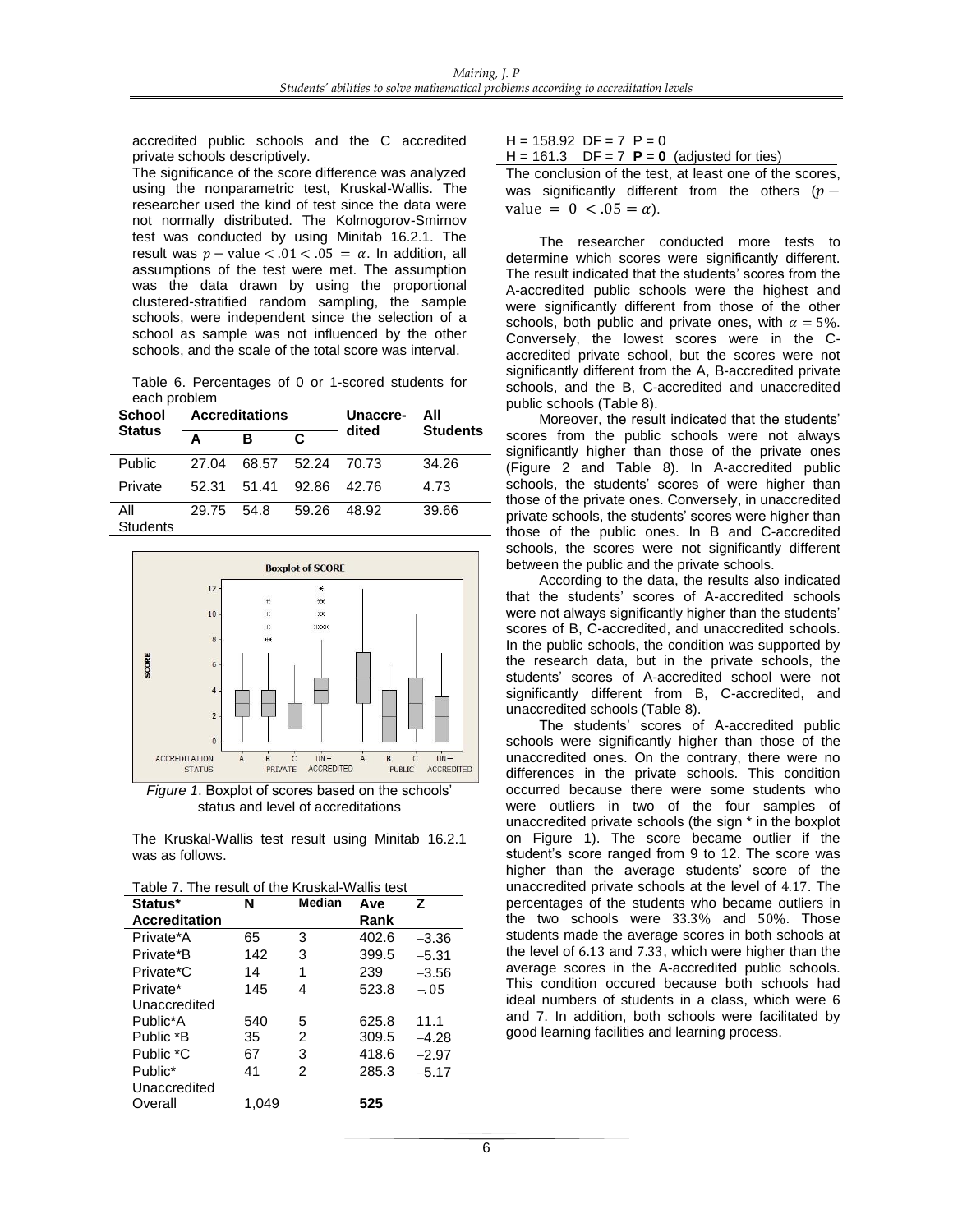| <b>Status</b> | Accre-<br>ditations | N   | Average | Grouping |
|---------------|---------------------|-----|---------|----------|
| Public        | А                   | 540 | 5.24    | х        |
| Private       | Unaccre-<br>dited   | 145 | 4.17    | Y        |
| Public        | С                   | 67  | 3.31    | 7<br>Y   |
| Private       | в                   | 142 | 3.13    | Ζ        |
| Private       | А                   | 65  | 3.09    | Z<br>Y   |
| Public        | В                   | 35  | 2.29    | Ζ        |
| Public        | Unaccre-<br>dited   | 41  | 2.1     | Z        |
| Private       | C                   | 14  | 1.93    | Ζ        |

Table 8. The results of further test

*Note*. The same letters in grouping indicated no differences in the measure of central tendency. The different letters indicated the difference*.*



*Figure 2*. The interaction plot of students' scores

## **DISCUSSION**

Students must have the ability to solve mathematical problems since they will be able to achieve the five dimensions and the main purpose of learning mathematics by solving the problems. However, the results of the present research indicated that the average score of the students was 4.29, and it was less than maximum score of 12. The ability of those students needs to be improved by increasing their motivation and self-efficacy in solving math problems. Teachers are also need to help the students in constructing an appropriate scheme of problem solving by applying conceptual knowledge-based learning. Moreover, teachers are expected to provide a great deal of opportunities for students to solve problems in the classroom and to correct their mistakes, to guide students in using the problem solving stages of Polya, and to provide feedback. Finally, teachers are also expected to evaluate the students' progress of problem solving ability in order to improve their ability (Charles et al., 1997; Hanula, 2002; Ho & Hedberg, 2005; Krulik et al., 2003; Mairing et al., 2011, 2012; Matlin, 1994; Pimta et al., 2009; Polya, 1973; Ruffel, Mason, & Allen, 1998; Woodward et al., 2012).

The students are classified as good, routine, and naive problem solvers. The government, the school boards, and the teachers certainly expect their students to be classified as good problem solvers. However, the result of this study indicated that the percentage of good problem solvers was 1.91%. On the contrary, the percentage of naive problem solvers was 39.66%. The percentage was even greater in the C-accredited private schools, and the unaccredited public schools, at the levels of 92.86% and 70.73%, respectively.

Students can be classified as naive problem solvers since they had some difficulties in understanding the problems and making some appropriate solution plans. Students have some difficulties in understanding the problems because they did not understand the words in the problems, did not process the information/known to form an appropriate mental image, were not able to determine the important information, and did not have any scheme of relevant concepts (Mairing, 2014, 2017; Pape, 2004). The difficulties inhibited the students to solve problems (Tambychik & Meerah, 2010).

Furthermore, students had difficulties in making some appropriate solution plans because they did not have meaningful knowledge of relevant concepts and had limited knowledge of problem-solving strategies. Their knowledge was limited to find some values by substituting the known numbers in the problems to some specific mathematical formulas. They did not elaborate the prior knowledge to construct some appropriate plans, and they did not have any previous experience in solving some isomorphic problems (Mairing, 2014; Pape, 2004). Two problems are said to be isomorphic if they have the same structure but different contents (Sternberg & Sternberg, 2012). In addition, they based the solution plans on one or two means to obtain the answer in which they were trying some numbers to a remembered formula or known equations without understanding of trial and error strategy or using previous means, whereas the previous problem and the problem being solved were not isomorphic (Muir et al., 2008).

The conditions differed from the characteristics of good problem solvers. These solvers understood the problem by forming an appropriate mental image, made some solution plans, and thought about how the plans worked. They also demonstrated metacognitive skills as they implemented the plans. In addition, they looked back to the solution while implementing the plans by checking certain solution against the previous ones, understanding of the problems, or the relevant concepts. The looking back was also carried out at end of the problem-solving activities by substituting the answers obtained to the model representing the problem (Carlson & Bloom, 2005; Mairing et al., 2011, 2012).

Furthermore, good problem solvers were only found in the A-accredited public schools. The result of further test also indicated the students from those schools significantly had the highest scores. It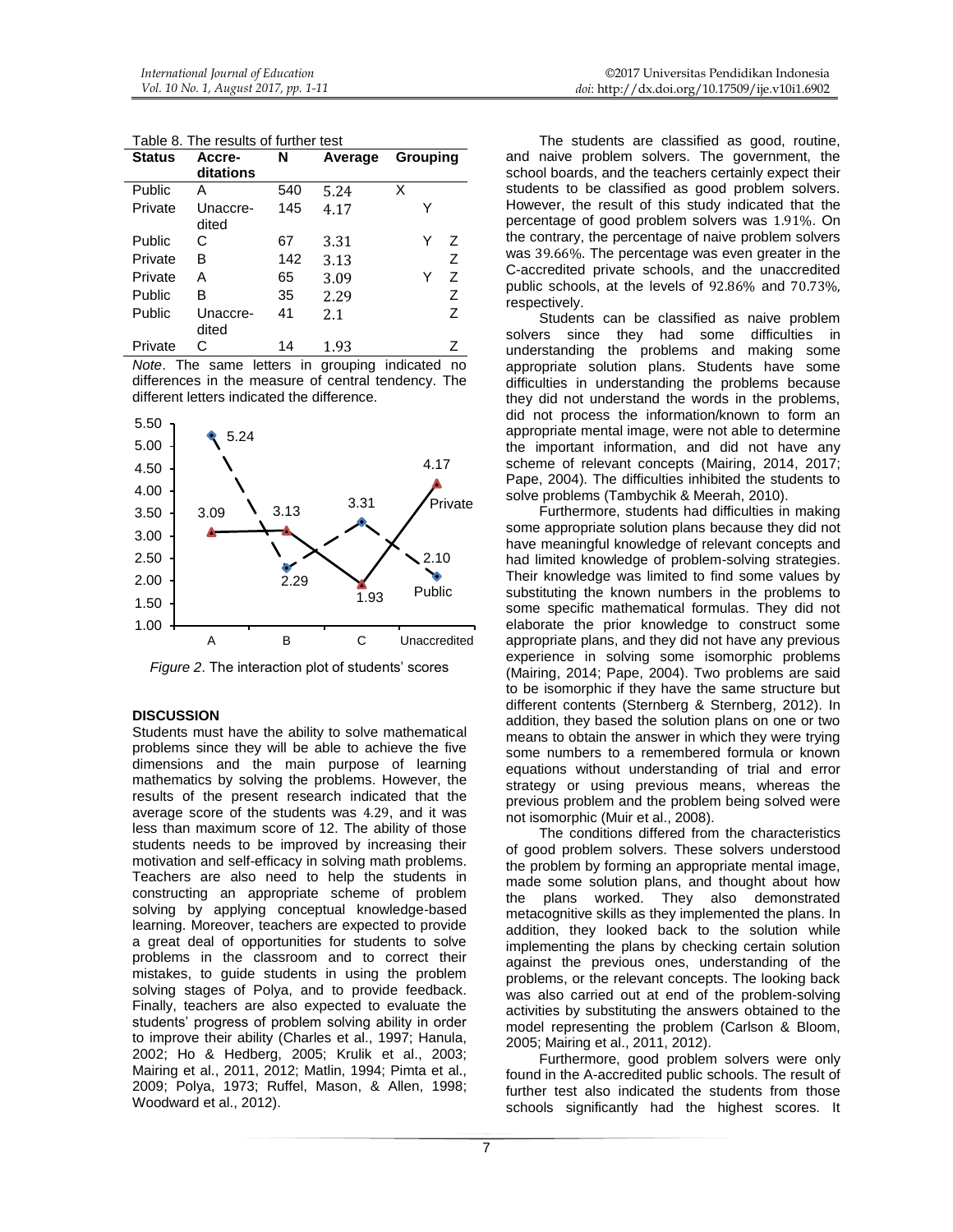occurred since the schools were favorite schools, so the number of students enrolled to the schools was more than its capacity. The schools were supposed to be a favorite because of the school's achievement in some academic Olympiads or some non-academic competitions, Besides, all students from the schools passed the national exam of junior high schools, and a great deal of the schools' graduates enter favorite senior high schools in the regencies/cities, or in Java. A great deal of registrants made the schools select incoming students based on their best scores of elementary school national exam. Regarding good inputs, the students from the A-accredited public schools had significantly better ability than those in the other schools.

In addition, the schools had good learning facilities such as good buildings, classrooms, learning media, laboratories, and libraries. The good facilities could create such pleasant and convenient school environment and good learning process that the students could develop their abilities, and acquire high learning achievement (Lonsdale, 2003; Tiurma & Ratnawati, 2015; Utami, Sutama, & Subadi, 2012). The condition appealed to elementary school graduates to enter the A-accredited public junior high schools.

On the contrary, the B, C-accredited, and unaccredited public schools had the same characteristics that were accommodating the elementary school graduates in order to continue their study to junior high schools. The purpose was to succeed the 9-year education program launched by the government. Some junior high schools are located in remote area, or can only be reached via river from the center of the district/city, and were the only schools in their respective area. The condition made the schools obligated to accept all elementary school graduates in the surrounding areas with different levels of ability without selection process.

The other common characteristic was inadequate learning facilities in the B, C-accredited, and unaccredited public schools. The condition was different from the A-accredited public schools. Meanwhile, the facilities were one of the factors influencing students' success of learning mathematics. The main indicator of the success was the students' ability in solving mathematical problems (NCTM, 2000).

The characteristic of students' problem solving ability in the B, C- accredited, and unaccredited public schools were not significantly different. In other words, the ability of the students in those schools was the same. This similarity also appeared in the percentage of the naive problem solvers that was higher than 50%, and there were no good problem solvers in those schools. This condition was contrary to the meaning of accreditation where the Baccredited schools ought to have better quality than the C-accredited schools.

The contradiction also occurred in the A, B, and C-accredited private schools, in which the abilities of the students were not significantly different. The condition was indicated by the result of further test. The similarity was also demonstrated by the absence of good problem solvers in those schools. The condition was an impact of the independence of the private schools in financing, developing learning facilities, and improving teachers' competencies.

The incompatibility meaning of accreditation occurred since the accreditation instrument had not been able to map the quality of mathematical learning. The quality was measured by the ability of students to solve mathematical problems. In general, the instrument assessed eight standards regarding the quality of classroom learning contained in the process standard. There were eleven questions in this standard which were more directed to whether teachers created lesson plans and implemented them in the classroom. However, whether the plans were directed to improve the ability of students to solve the problems was not the concern of the standard. In addition, there were no questions about whether teachers posed mathematical problems continuously in the classroom. Did teachers guide their students to understand the problems, to make the solution plans, to implement the plans, and to look back at the solutions? Did teachers evaluate progress of students' ability to solve the problems? Those questions should be in the instrument, so there was a match between the schools' accreditation, and the quality of mathematical learning.

## **CONCLUSION**

The researcher gave three mathematical problems to students from 20 sample schools, which were 10 public and 10 private schools. The students' solutions were scored using the holistic rubric with the maximum score of each student of 12. The result of the research indicated that the average scores of the students of public and private schools were 4.71 and 3.49, respectively.

The scores could be used to classify the ability of the students to solve problems. The classification was good, routine, and naive problem solvers. The students who got a score of 4 for each problem could be classified as good problem solvers. The percentages of good problem solvers in the public and private schools were 2.78% and . 27%. Furthermore, the good problem solvers were only found in the A-accredited public schools, and the unaccredited private schools by the percentage of 3.52% and . 69%.

The students who scored 0 or 1 for each problem were classified as the naive problem solvers. The percentages of naive problem solvers in the public and private schools were 34.26% and 48.73%, respectively. In the public schools, the highest percentage was from the unaccredited schools with 70.75%, while the lowest was in the A-accredited schools at the level of 27.04%. In the private schools, the highest percentage was in the C-accredited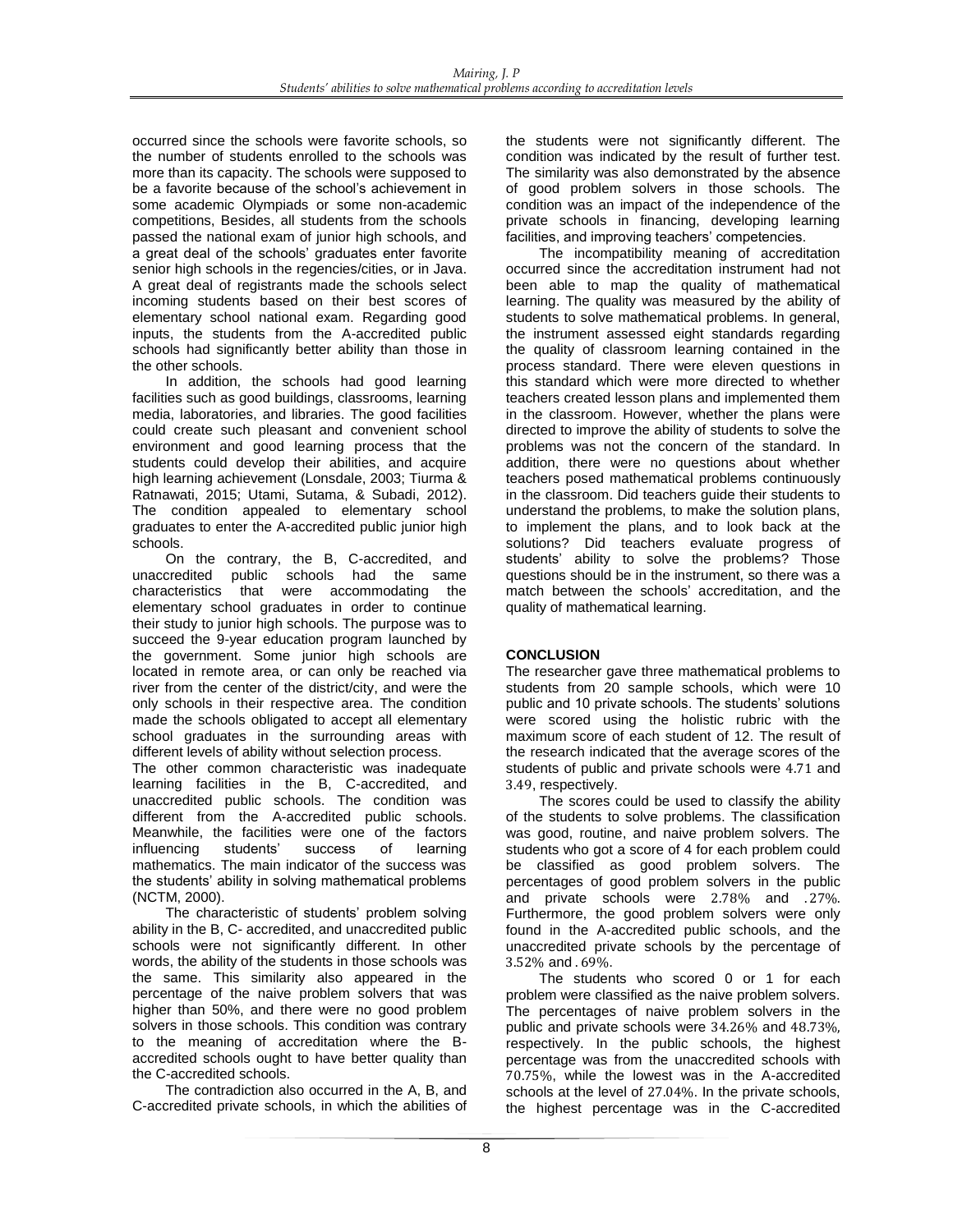schools at the level of 92.86%, while the lowest was in the unaccredited schools at the level of 42.76%.<br>The scores were analyzed using

scores were analyzed using the<br>etric Kruskal-Wallis test. The result nonparametric Kruskal-Wallis test. indicated that there was a significant difference in the students' scores in terms of levels of accreditation and the school status. Therefore, the researcher conducted further test. The result of further test showed that the ability of the students of the Aaccredited schools to solve the problems was significantly different from the B, C-accredited, and unaccredited in the public schools. However, the students' scores of B, C-accredited, and unaccredited public schools were not significantly different. In the private schools, the ability of the students from the unaccredited schools was not significantly different from those of the A-accredited schools, but there was a significant difference between the B and Caccredited schools. Furthermore, the students' scores from the A, B, and C-accredited private schools were not significantly different.

The students are expected to have the ability to solve mathematical problems since they are able to acquire high order thinking skills and achieve the main goal of learning mathematics by solving the problems. In addition, they are also able to develop the positive attitudes by learning to solve the problems. However, the result of the research indicated that only 1.91% of the students had the expected ability as the good problem solvers.

Therefore, the government should take some actions to improve the ability of students to solve mathematical problems. The government can do so by improving the competencies of the teachers in the public and private schools to create motivating learning environment for their students to develop the ability. It can be conducted by increasing the role of the Council of Teachers of Mathematics. In addition, the government should incorporate problem solving in the standard process of the national school curriculum from elementary to secondary schools. Therefore, the teachers are encouraged to learn and meet the standard in creating lesson plans and implementing the plans in the classrooms.

The government should also create some questions in the accreditation instrument related to the improvement in the students' ability to solve problems, especially on the standards of content, process, graduate's competency, and educational assessment. It should be aimed at the betterment of the school accreditation, so it can indicate how concerned the schools are in improving the ability of their students to solve problems. Therefore, the accreditation result can be the basis for some government policies to improve the quality of mathematics education.

#### **REFERENCES**

Badan Akreditasi Nasional Sekolah/Madrasah. (2010). *Kebijakan dan pedoman akreditasi*  *sekolah/madrasah* [Policy and accreditation manual of schools]. Jakarta, Indonesia: BAN S/M.

- Bush, W. S., & Greer, A.S. (Eds). (1999). *Mathematics assessment. A practical handbook for grade 9–12.* Reston, VA: The National Council of Teachers of Mathematics Inc.
- Carlson, M. P., & Bloom, I. (2005). The cyclic nature of problem solving: an emergent multidimensional problem solving<br>framework. Fducational Studies in framework. *Educational Studies in*   $Mathematics.$ [doi:10.1007/s10649-005-0808-x.](http://dx.doi.org/10.1007/s10649-005-0808-x)
- Charles, R., Lester. F., & O'Daffer, P. (1997). *How to evaluate progress in problem solving*. Reston, VA: The National Council of Teachers of Mathematics, Inc.
- Cohen, L., Manion, L., & Morrison, K. (2007). *Research methods in education* (6th ed.). New York, NY: Routledge.
- Daniel, W. W. (1989). *Statistika nonparametrik terapan* [Applied nonparametric statistics]. Jakarta, Indonesia: Gramedia.
- Hannula, M. S. (2002). Attitude toward mathematics: expectations and values. *Educational Studies in Mathematics*, *49*, 25– 46. [doi:10.1023/A:1016048823497.](http://dx.doi.org/10.1023/A:1016048823497)
- Ho, K. F., & Hedberg, J. G. (2005). Teachers' pedagogies and their impact on students' mathematical problem solving. *Journal of Mathematical Behaviour*, *24*, 238–252. [doi](http://dx.doi.org/)[:10.1016/ j.jmathb.2005.09.006.](http://dx.doi.org/10.1016/j.jmathb.2005.09.006)
- Kadir. (2010). *Statistika untuk penelitian ilmu-ilmu sosial* [Statistics for social science]. Jakarta, Indonesia: Rosemata Sempurna.
- King, F. J., Goodson, L., & Rohani, F. (2016). *Higher order thinking skills*. Retrieved from [http://www.cala.fsu.edu/files/higher\\_order\\_th](http://www.cala.fsu.edu/files/higher_order_thinking_skills.pdf) [inking\\_skills.pdf.](http://www.cala.fsu.edu/files/higher_order_thinking_skills.pdf)
- Krulik, S., Rudnik, J., & Milou, E. (2003). *Teaching mathematics in middle schools: A practical guide*. Boston, MA: Pearson Education Inc.
- Lerch, C. M. (2004). Control decisions and personal beliefs: Their effect on solving mathematics problem. *Journal of Mathematical Behaviour*, *23*, 21–36. [doi:10.1016/j.jmathb.2003.12.002.](http://dx.doi.org/10.1016/j.jmathb.2003.12.002)
- Lodico, M. G., Spaulding, D. T., & Voegtle, K. H. (2006). *Method in educational research: From theory to practice*. San Francisco, CA: John Willey & Sons, Inc.
- Lonsdale, M. (2003). *Impact of school libraries on student achievement: A review of the research*. Camberwell Victoria, Australia: Australian Council for Educational Research.
- Mairing, J. P. (2014). Student's difficulties in solving problem of real analysis. In H. Sutrisno, W. S. Dwandaru, & K. P. Krisnawan (Ed.), *International Conference on Research, Implementation and Education of*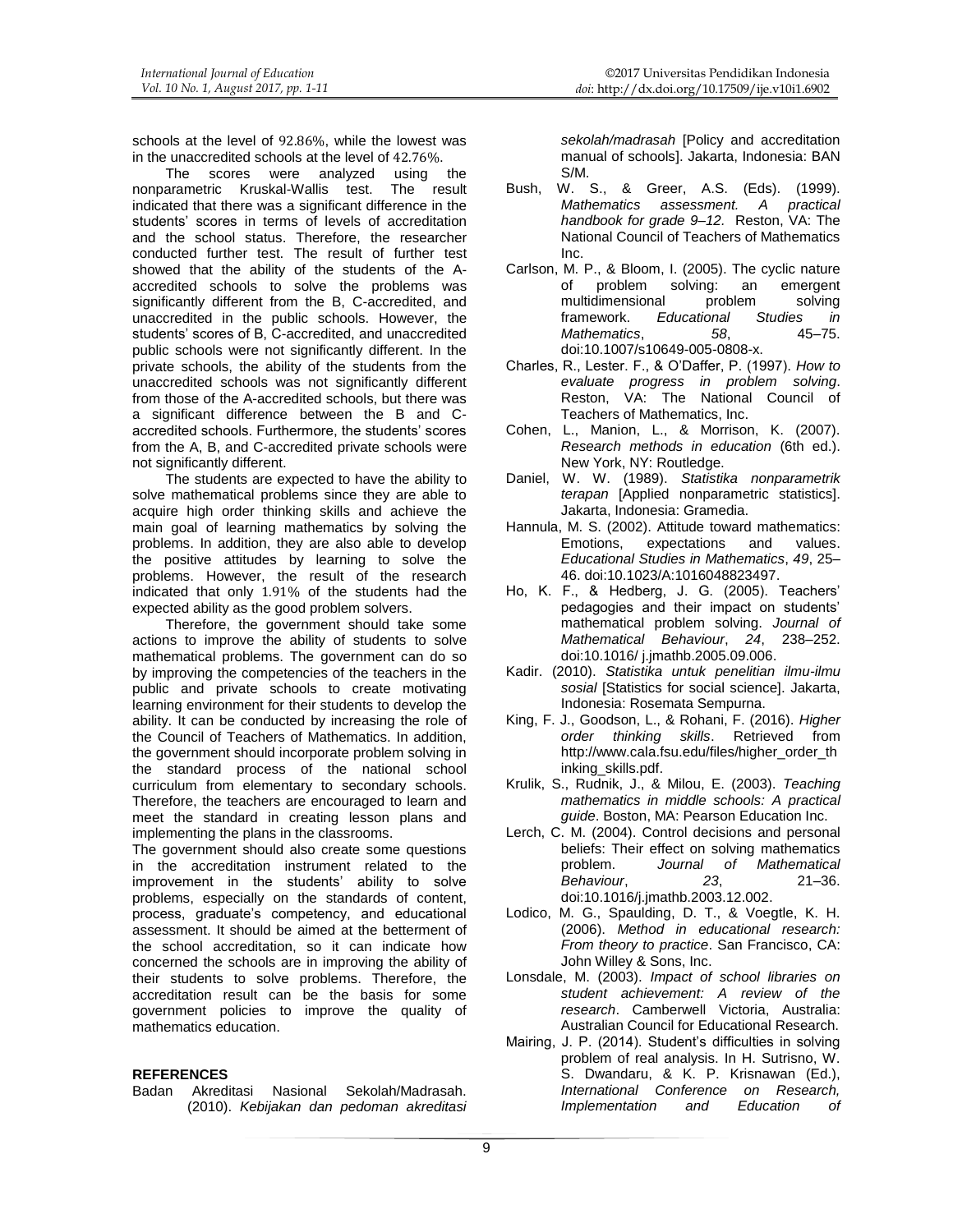*Mathematics and Sciences* (*ICRIEMS*) (pp. ME 321 – 330). Yogyakarta, Indonesia: Universitas Negeri Yogyakarta.

- Mairing, J. P. (2017). Kemampuan siswa SMA dalam menyelesaikan masalah sistem persamaan linear tiga variable [Senior high school students' ability in solving the problem of linear equation system with three variables]. *Aksioma*, *6*(1), 15–26. Retreived from [http://jurnal.untad.ac.id/jurnal/index.php/AKS](http://jurnal.untad.ac.id/jurnal/index.php/AKSIOMA/article/view/8365) [IOMA/article/view/8365.](http://jurnal.untad.ac.id/jurnal/index.php/AKSIOMA/article/view/8365)
- Mairing, J. P. (2017). Thinking process of naive problem solvers to solve mathematical problems. *International Educational Studies*, *10*(1), 1 – 10. doi:10.5539/ies.v10n1p1.
- Mairing, J. P., Budayasa, I. K., & Juniaiti, D. (2011). Profil pemecahan masalah peraih medali OSN [Problem solving profile of national mathematics olympiad medalists]. *Jurnal Pendidikan dan Pembelajaran*, *18*(1), 65–71. Retrieved from the from http://journal.um.ac.id/index.php/pendidikandan-pembelajaran/article/viewFile/ 2758/508.
- Mairing, J. P., Budayasa, I. K., & Juniaiti, D. (2012). Perbedaan profil pemecahan masalah peraih medali OSN matematika berdasarkan jenis kelamin [The difference of problem solving profile of national mathematics Olympiad medalists according to gender]. *Jurnal Ilmu Pendidikan*, *18*(2), 125 – 134. doi:10.17977/jip.v18i2.3612.
- Marzano, R. J., Pickering, D., & McTighe, J. (1993). *Assessing student outcomes.* Alexandria, VA: Association for Supervision and Curriculum Development.
- Matlin, M. W. (1994). *Cognition* (4th ed.). Orlando, FL: Harcourt Brace & Company.
- Muir, T., Beswick, K., & Williamson, J. (2008). I am not very good at solving problems: An exploration of student's problem solving behaviours. *The Journal of Mathematical Behaviour*, *27*, 228–241. [doi:](http://dx.doi.org/)[10.1016/j.jmathb.2008.04.003.](http://dx.doi.org/10.1016/j.jmathb.2008.04.003)
- Musser, G. L., Burger, W. F., & Peterson, B. E. (2011). *Mathematics for elementary teachers, a contemporary approach* (9th ed.). Hoboken, NJ: John Wiley & Sons, Inc.
- National Council of Teachers of Mathematics. (2000).<br>Principles and standards for school *Principles and standards for school mathematics*. Reston, VA: The National Council of Teachers of Mathematics, Inc.
- Ontario Ministry of Education. (2006). *A guide to effective instruction in mathematics kindergarten to grade 6, volume two: Problem solving and communication*. Toronto, Canada: Ontario Ministry of Education.
- Pape, S. J. (2004). Middle school children's problem solving behavior: A cognitive analysis from a reading comprehension perspective. *Journal*

*for Research in Mathematics Education*, *35*, 187-219[. doi:10.2307/30034912.](http://dx.doi.org/10.2307/30034912) 

- Parke, C. S., Lane, S., Silver, E. A., & Magone, M. E. (2003). *Using assessment to improve middle–grades mathematics teaching & learning*. Reston, VA: The National Council of Teachers of Mathematics, Inc.
- Pimta, S., Tayruakham, S., & Nuangchalerm, P. (2009). Factors influencing mathematics problem solving ability of sixth grade students. *Journal of Social Sciences*, *5*(4), Retrieved from <http://files.eric.ed.gov/fulltext/ED506983.pdf>
- Polya, G. (1973). *How to solve it* (2nd ed.). Princeton, NJ: Princeton University Press.
- Polya, G. (1981). *Mathematical discovery: On understanding, learning and teaching problem solving*. New York, NY: John Wiley & Sons, Inc.
- Posamentier, A. S., & Krulik, S. (2009). *Problem solving in mathematics grades 3–6, powerful strategies to deepen understanding*. Thousand Oaks, CA: Corwin A SAGE Company.
- Reys, R., Lindquist, M. M., Lambdin, D. V., & Smith, N. L. (2009). *Helping children learn mathematics* (9th ed.). Hoboken, NJ: John Wiley & Sons, Inc.
- Ruffel, M., Mason, J. and Allen, B. (1998). Studying attitude to mathematics. *Educational Studies in Mathematics*, *35*, 1–18. [doi:10.1023/A:1003019020131.](http://dx.doi.org/10.1023/A:1003019020131)
- Sa'dijah, C., & Sukoriyanto. (2015). *Asesmen pembelajaran matematika* [Mathematical learning assessments]. Malang, Indonesia: UM Press.
- Skemp, R. R. (1982). *The psychology of learning mathematics*. Middlesex, England: Pinguin Books, Ltd.
- Solso, R. L. (1995). *Cognitive psychology* (4th ed.). Needham Heights, MA: Allyn & Bacon.
- Sternberg, R. J., & Sternberg, K. (2012). *Cognitive psychology* (6th ed.). Belmont, CA: Wadsworth Cengage Learning.
- Suharta, I. G. P. (2016). Kemampuan siswa sekolah dasar dalam pemecahan matematika real [Primary school students' ability in real mathematics problem solving]. *Jurnal Pendidikan dan Pengajaran*, *49*(3), 137–147.
- Tambychik, T., & Meerah, T. S. M. (2010). Students' difficulties in mathematical problem solving: What do they say? *Procedia Social and Behavioral Sciences*, *8*, 142–151. [doi](http://dx.doi.org/)[:10.1016/ j.sbspro.2010.12.020.](http://dx.doi.org/10.1016/j.sbspro.2010.12.020)
- Tiurma, L., & Ratnawati, H. (2015). Keefektifan pembelajaran multimedia materi dimensi tiga ditinjau dari prestasi dan minat belajar matematika di SMA [The effectiveness of learning solid concept with multimedia towards senior high school students'